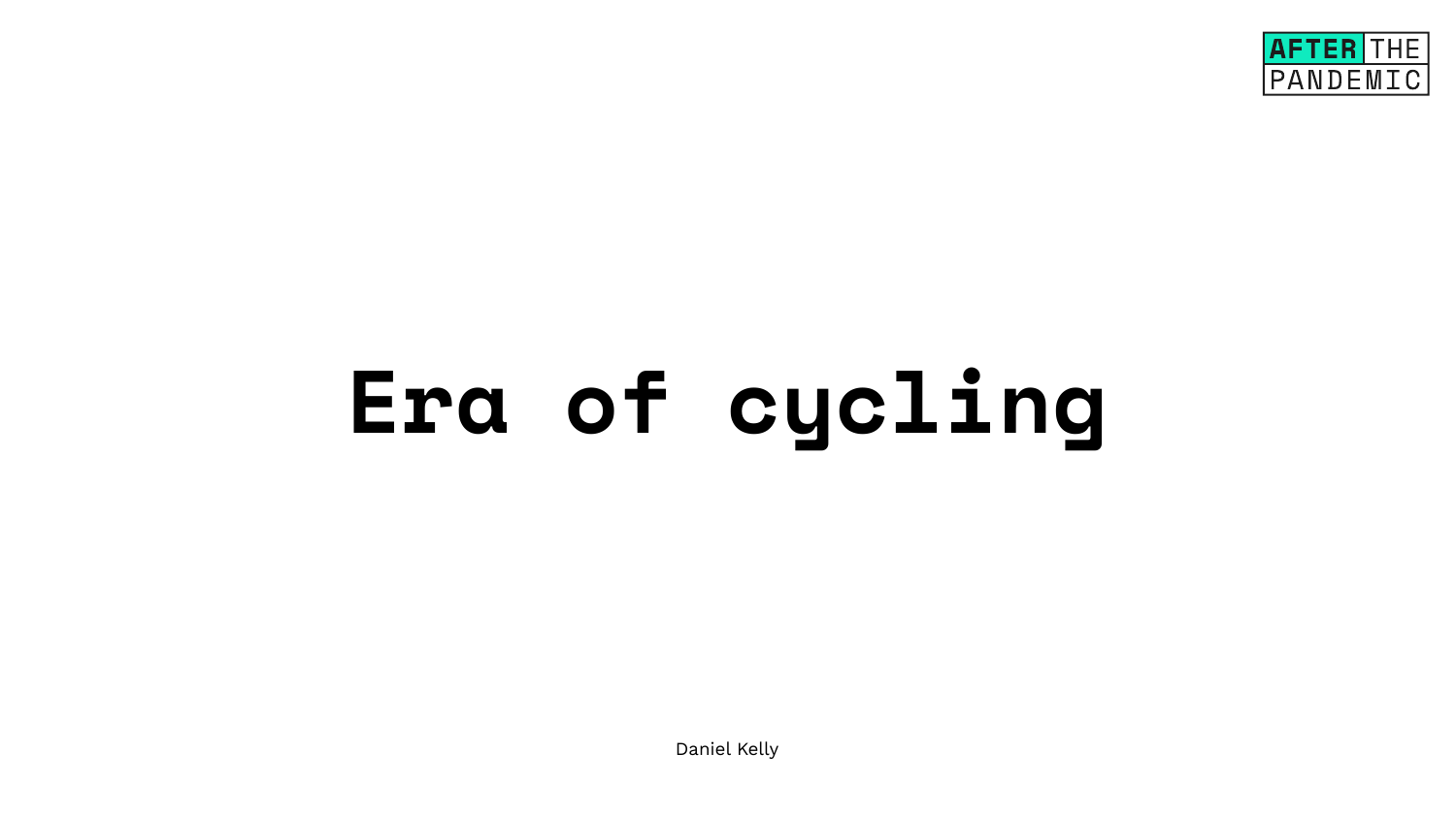# **Era of cycling**

The Covid-19 pandemic has ushered in a new era for cycling culture on a global scale, as governments look to protect their public transport systems, boost public health, and to reduce carbon emissions by embracing a resurgence in the popularity of cycling.

Changes in cycling infrastructure can even be seen in Glasgow (not usually considered a leader compared to Europe's elite 'Cycling Cities'), and I've wondered why such changes in infrastructure were made so quickly. This made me think back to my experience of living in one of Europe's top 'Cycle Cities' - Munich.

On arrival in Munich, it is immediately clear that cycling is a central part of people's everyday lives; the bicycle is a vital tool for improving urban life and transportation. I quickly secured my own second hand bike and embraced the local culture, making the most of many, many cycle routes around the Bavarian capital.

I was amazed at how comfortable, quick, and efficient the cycle routes were. These routes covered approximately 1,200km and reached all key destinations in and around the city. Thinking back, I cannot recall using any form of transport other than the bicycle or the U-Bahn (underground rail system) during my time in the city.

All of this helps demonstrate that the cycle network is an integral part of Munich's logistics. Why is this not replicated back home in Glasgow?

### **German response to Covid-19**

Despite the already stellar forms of cycling infrastructure in Munich and other German cities, the German government is still making improvements in provision; some in direct response to the Covid-19 pandemic. They have initiated programmes to further develop cycling infrastructure, pushing towards a cleaner, healthier, and more efficient transportation model.

Like many other major European countries, Germany has created both permanent and pop-up 'corona cycleways' – allowing their citizens to minimise contact with each other when required.

This new wave of investment also includes schemes such as free bicycle repairs and even cycling lessons, and the transformation of entire roads into bike lanes - accommodating both the increase in citizens avoiding public transport, and also meeting social distancing regulations.

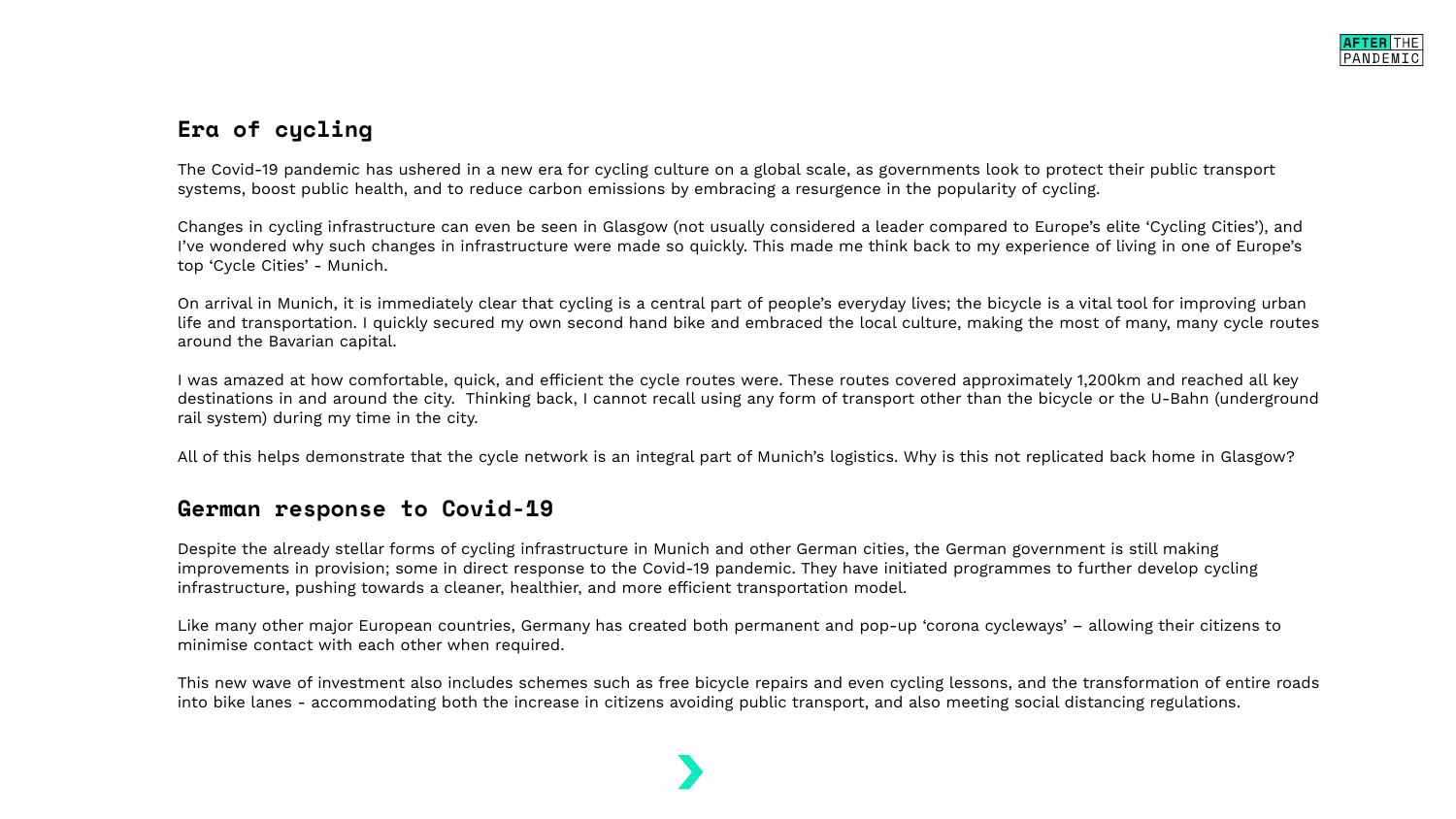# **Glasgow's Cycle Culture**

The 2014 Commonwealth Games helped lay the groundwork for a strategic plan to make Glasgow "a vibrant cycling city where cycling is accessible, safe and attractive to all." This plan seeks to extend the legacy of the Commonwealth Games, keep games facilities in use, and facilitate an increase in cycling activity in the city.

However, when compared to other European cities - who have much larger per-capita percentages of cycle users - Glasgow still has a long way to go. Nevertheless, there have been notable improvements in recent years, with investment in infrastructure and the emergence of groups such as the Glasgow Community Cycling Network (GCCN).

Positive change is happening throughout the city, but the pandemic reminds us that it must not stop if we are to nurture and support use of this very old style of public transport in the new post-covid world.

There is plenty of public support to do more. According to the GCCN, 78% of Glasgow's residents want more money spent on cycle-related schemes, and 82% support the construction of more cycling infrastructure. In recent years, and in response to this, Glasgow has developed several new, highly successful cycle routes. The Sauchiehall Street cycle path and South City Way - which both connect to the wider cycle network - are two encouraging examples.

### **Glasgow's Cycling Response to Covid-19**

Glasgow City Council reacted to the increase in volume of cycle activity by introducing temporary measures to support physical distancing during the pandemic. This comes as the UK Government urges the British public to commute by bicycle as the country returns to work. Like Germany, 57% of the British public plan to avoid public transport due to fear of contracting Covid-19, and Glasgow has introduced new temporary measures to facilitate an increase in cycle traffic:

A new cycle lane on the Clyde Street-Brommielaw, which aims to reduce pressure along the Riverside.

The closure of Kelvin Way in Kelvingrove Park to traffic, with the aim to create a safe space for active travelers.

Note: at the time of publishing other measures are being implemented, primarily within Glasgow city centre.